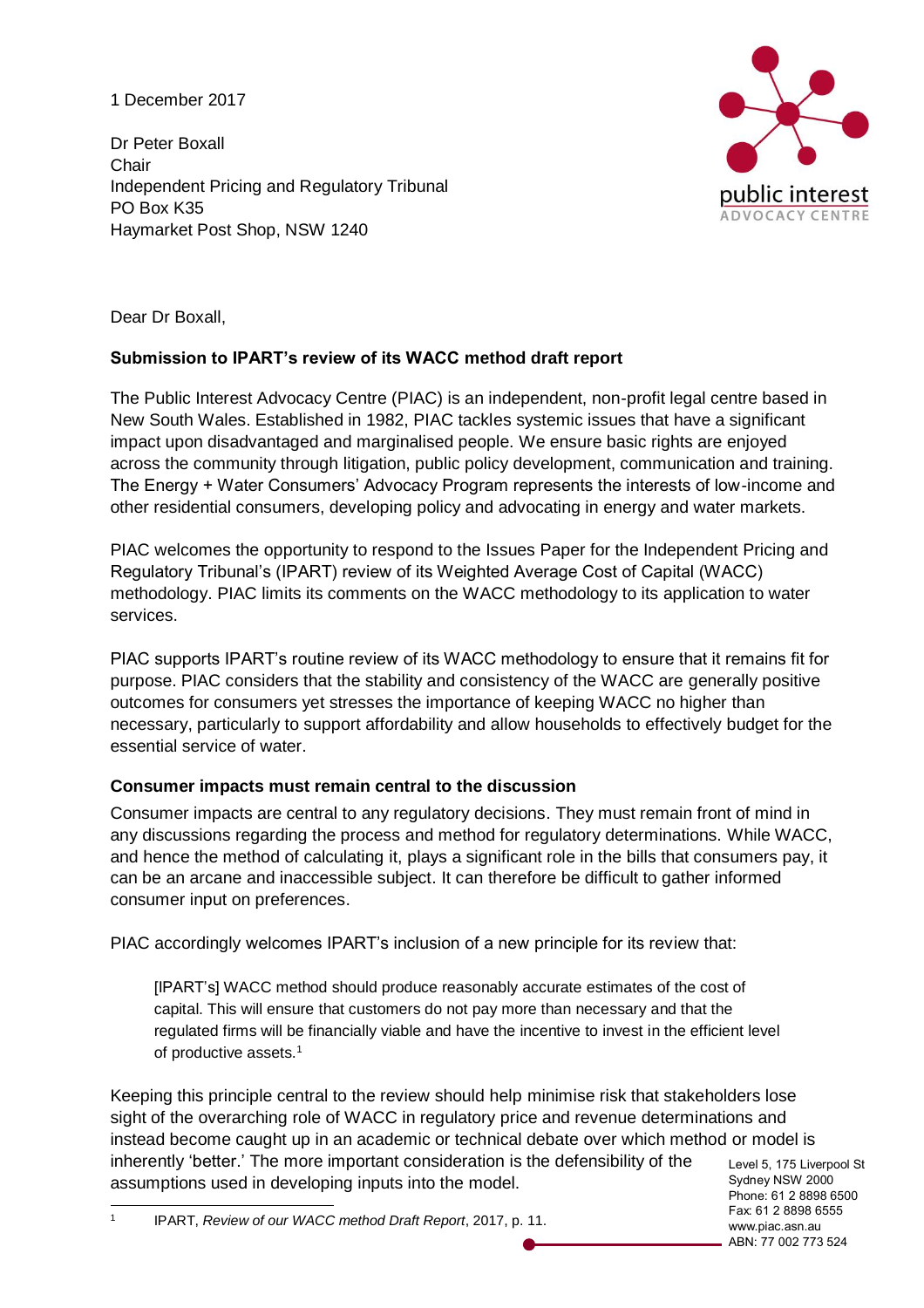### **Cost of debt**

PIAC supports IPART's position in not immediately employing a trailing average cost of debt. This would inappropriately reflect the high cost of debt values from the global financial crisis, which would not be in the interests of consumers.

PIAC notes that IPART's proposed true-up method would have generally resulted in a small adjustment to the following period's prices and generally averaged to zero over successive years.<sup>2</sup> However, this is dependent on the quantum and trend of the input parameters during this period. It is not clear how representative this historical data is of future trends.

Therefore, PIAC would welcome further discussion from IPART regarding how representative the historical data would be of future trends in the input parameters and hence outcomes for consumers.

#### **Passing through cost of debt true-ups to consumers**

True-ups may average out to zero over several years or may form a more sustained trend. In addition to cost of debt true-up, there may be other pass-through events and true-ups between successive years and/or regulatory periods. It is possible that these may cancel out, or they may compound and so exacerbate the impact on final consumer prices. It is important to consider the cumulative impact of these on the prices and bills faced by consumers.

PIAC understands that it may be possible to pass through cost of debt true-ups to consumers either at the start of each year or at the start of the next regulatory period. All else being equal, PIAC considers that consumers are best served through predictability in their bills.

Therefore, PIAC recommends IPART develop a mechanism of passing through costs to consumers which minimises their exposure to short-term fluctuations but also provides some smoothing of any step-changes or trends.

# **Synchronising data sampling**

IPART has proposed amending its methodology to synchronise sampling dates and periods for selected current parameters and acknowledge the potential correlation between many of these parameters. PIAC supports the intent of this amendment.

# **The Benchmark Efficient Entity**

 $\frac{1}{2}$ 

PIAC supports IPART's approach of using a Benchmark Efficient Entity (BEE) in its WACC determinations. PIAC also generally supports the use of observed behaviour of current regulated firms as a guide to developing the efficiency benchmark to ensure that the defined BEE is reflective of current business practices.

However, the central concern in developing a BEE is to ensure that the risk and cost profiles of the BEE reflect those of an efficient regulated business. PIAC acknowledges the difficulties in finding appropriate proxy companies to do so. Because of this, caution should be exercised when broadening the range of businesses in the set of proxies such as including businesses operating in competitive markets.

IPART, *Review of our WACC method Draft Report*, 2017, p. 25.